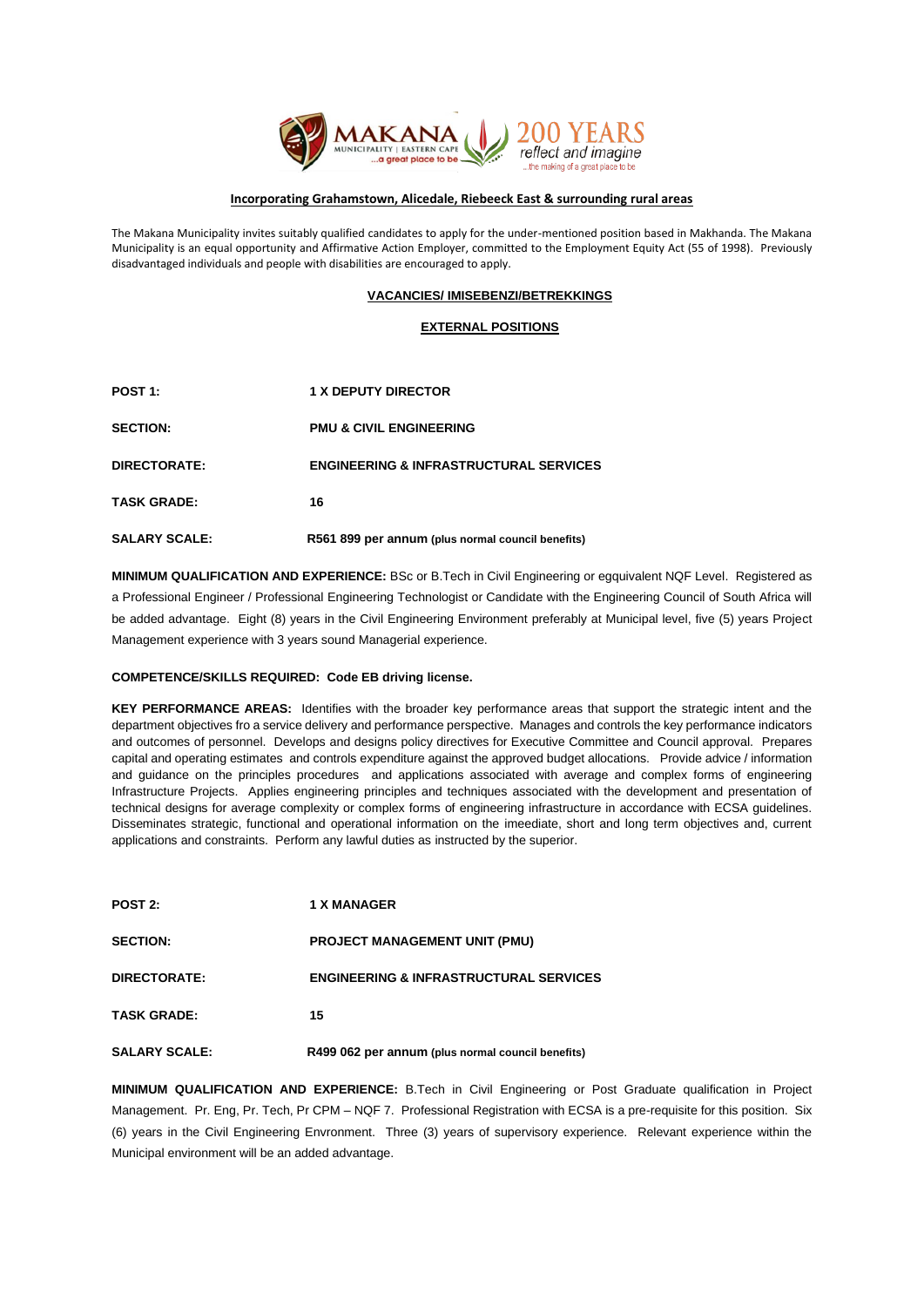#### **COMPETENCE/SKILLS REQUIRED:** Code EB Driving license

**KEY PERFORMANCE AREAS:** Identifies and defines the immediate and short term objectives / plans associated with projcets and contracts. Manages and controls outcomes associated with utilization productivity and performance of personnel within the section. Manages the formulation of specific contracts and tender documents and controls contractual obligations. Controls the professional, technical and operational outcomes associated with projcets / contracts. Disseminates functional and operational information on the immediate and short term objectives and current projcets, problems and constraints. Perform any other lawful duties as instructed by the Superior.

| POST 3:              | <b>1 X MANAGER</b>                                |
|----------------------|---------------------------------------------------|
| <b>SECTION:</b>      | <b>HOUSING</b>                                    |
| DIRECTORATE:         | <b>ENGINEERING &amp; INFRASTRUCTURAL SERVICES</b> |
| <b>TASK GRADE:</b>   | 15                                                |
| <b>SALARY SCALE:</b> | R499 062 per annum (plus normal council benefits) |

**MINIMUM QUALIFICATION AND EXPERIENCE:** Degree / Diploma in the Built Environment. Registration as a Professional Construction Project Manager with the South African Council for the Projcet and Construction Management Professions, will be an added advantage. Seven (7) years experience in Human Settlement delivery. Three (3) years supervisory experience.

**COMPETENCE/SKILLS REQUIRED:** Code EB drivers license. Computer literacy and sound interpersonal skills.

**KEY PERFORMANCE AREAS:** Prepares plans and develops strategies, including defining goals to determine and present the sustainability of housing projects. Manages developmental and project management processes associated with the scoping, resourcing, implementation, monitoring and communication phases of housing projcets. Controls the key performance areas and critical outputs of personnel within the Branch. Managing and planning projects in terms of the IDP and coordinates administrative and financial sequences for the Section. Performs administrative duties for project administration control. Interacts internally and externally disseminating technical and professional information with recommendations, solutions and alternatives on current housing projcets and completed works.

| <b>POST 4:</b>       | <b>1 X MANAGER</b>                                |
|----------------------|---------------------------------------------------|
| <b>SECTION:</b>      | <b>BUDGET &amp; REPORTING</b>                     |
| DIRECTORATE:         | <b>BUDGET &amp; TREASURY</b>                      |
| <b>TASK GRADE:</b>   | 15                                                |
| <b>SALARY SCALE:</b> | R499 062 per annum (plus normal council benefits) |

**MINIMUM QUALIFICATION AND EXPERIENCE:** Matric plus BCom Degree with Accounting as Major (NQF Level 7). Honours, Advanced Certificate or CA(SA) would be an added advantage. Five (5) years financial management experience, consultancy experience in Local Government would also be considered.

**COMPETENCE/SKILLS REQUIRED:** Code B / 08 valid driver's license. Must have completed the Minimum Competency for Financial Officials as outlined in the Regulations on Minimum Competency.

**KEY PERFORMANCE AREAS:** Manages the key performance and result indicators associated with the budget & Reporting office through the implementation of laid down policies and procedures dictating financial reporting and recording requirements, providing input into larger term objective setting and financial planning sequences, directing and executing accounting procedures and processes associated with controlling Capital Accounting & Budget, Financial Accounting Control and Consolidated Municipal Accounting. Identifies and defines the short and medium term objectives and priorities of the Budget & Reporting office by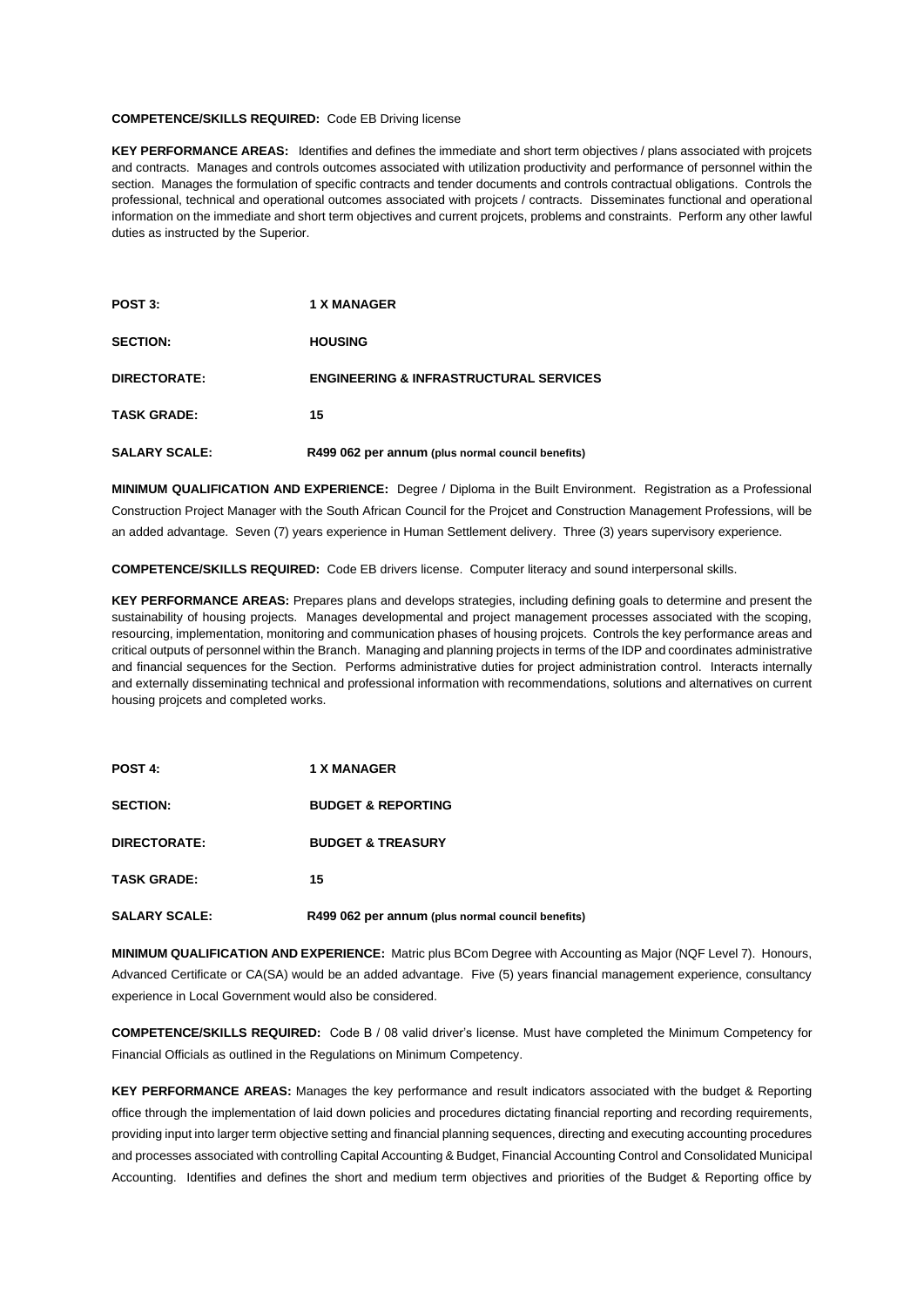analysing and aligning operating capacity and capabilities of the functionality to deliver against specific key performance areas. Studying capital and operating budget trends and forecasts received from internal directorates and, preparing estimates with due consideration to internal and external funding requirements and limitations. Evakuating and commenting on the strengths, weaknesses, opportunities and threats arising out of operational activities and deliverables in detailed financial reports submitted for perusal to the CFO and Executive Committeepreparing and presenting reports detailing the status of expenditure and availability of funds for current and short term interventions to sub-committees and strategic meetings. Perform any other lawful duties as instructed by the Supervisor.

| POST 5:              | <b>1 X MANAGER</b>                                |
|----------------------|---------------------------------------------------|
| <b>SECTION:</b>      | <b>ADMINISTRATION</b>                             |
| DIRECTORATE:         | <b>CORPORATE &amp; SHARED SERVICES</b>            |
| <b>TASK GRADE:</b>   | 15                                                |
| <b>SALARY SCALE:</b> | R499 062 per annum (plus normal council benefits) |

**MINIMUM QUALIFICATION AND EXPERIENCE:** Matric plus Bachelor of Public Administration with 5 – 10 years relevant experience.

**COMPETENCE/SKILLS REQUIRED:** Knowledge of the Public Administration and Management in the Public Sector. Code EB Drivers License. Computer Literacy

**KEY PERFORMANCE AREAS:** Manages the key performance areas and result indicators associated with the Administration Section through the provision of an effective administrative, information and council support service to core service delivery functions (Committee Administration, Auxiliary Services, Reception, etc )by amending, adjusting and reviewing administration policies and procedures against department staturoty and audit guidelines. Reviewing and participating in the development and implementation of committees / auxiliary services infrastructure and application platforms capable of satisfying the departments requirements in keeping with the IDP of the municipality.

| POST 6:              | <b>1 X MANAGER</b>                                |
|----------------------|---------------------------------------------------|
| <b>SECTION:</b>      | <b>SUPPLY CHAIN MANAGEMENT</b>                    |
| DIRECTORATE:         | <b>BUDGET &amp; TREASURY</b>                      |
| <b>TASK GRADE:</b>   | 15                                                |
| <b>SALARY SCALE:</b> | R499 062 per annum (plus normal council benefits) |

**MINIMUM QUALIFICATION AND EXPERIENCE:** BCom or equivalent three (3) year qualification with Accounting (NQF Level 7). Certificate in Municipal Financial Management Program as prescribed by National Treasury, Government Gazette No 29967 dated 15 June 2007 for Head of SCM. Atleast 5 years **applicable** municipal experience in Supply Chain Management functions at least an Account Level with at least 2 years Managerial experience.

**COMPETENCE/SKILLS REQUIRED:** Thorough knowledge of MS Excel. Compute literacy. Ability to work under pressure and meet deadlines. Valid drivers license. MunSoft experience will be an added advantage, please specify system experience.

**KEY PERFORMANCE AREAS:** Manages key performance areas and result indicators associated with the Supply Chain Management functionality by: effectively controlling, co-ordination and administration of all upply chain management processes within the municipality to enable departments to effectively deliver to municipal customers. Developing, maintain and constantly reviewing service level agreements within departments. Developing and maintaining constantly reviewing service level agreements within departments. Developing and and maintaining of good customer and supplier relationships in order to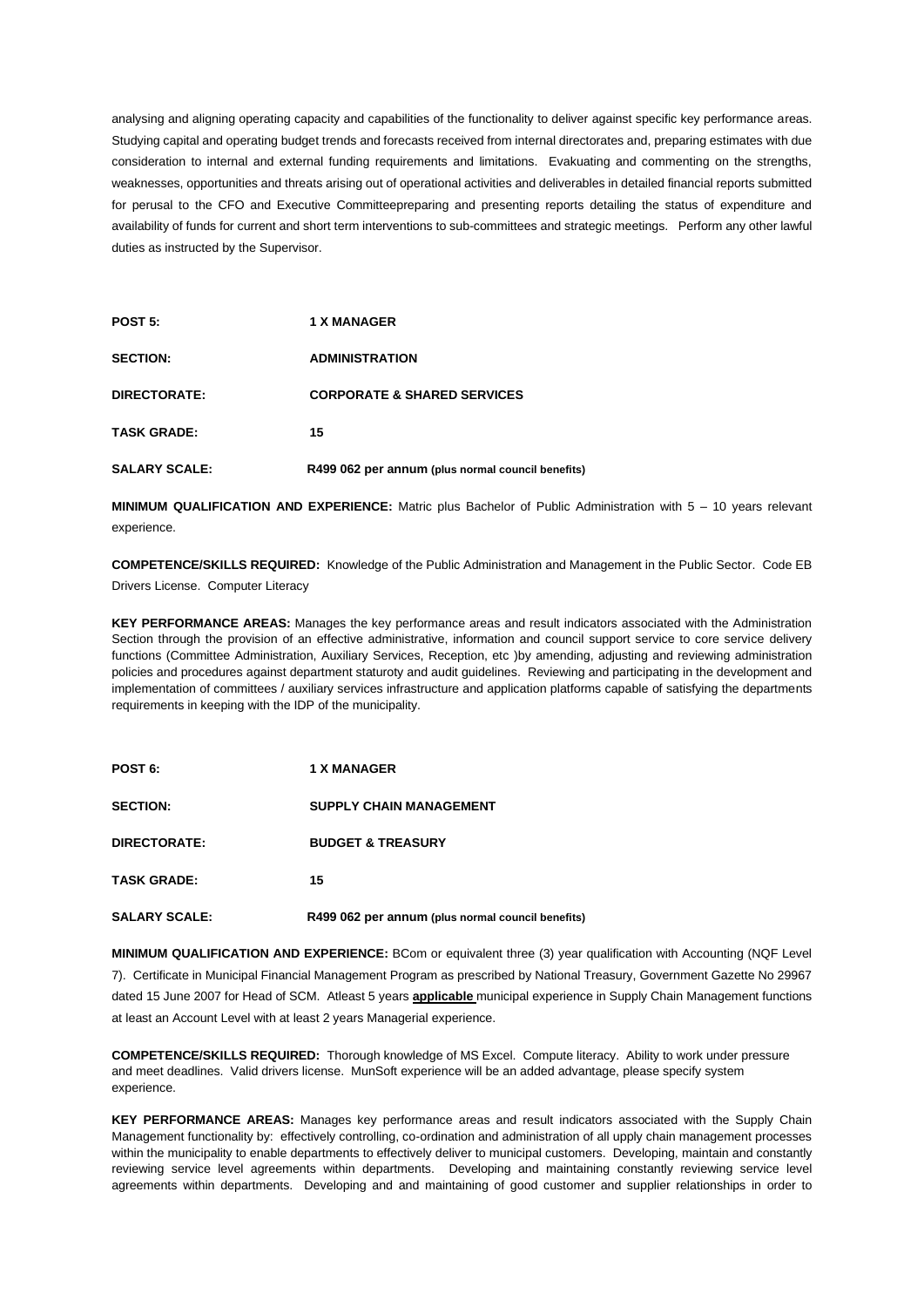accomplish immediate, short and longer term service delivery objectives as encapsulated in the Municipality's IDP and relevant legislation guiding SCM e.g. PPFA, MFMA; Promotion of Access to Information Act, SCM Act / Regulations, SIDB, Competitions Act, BBBEE, etc. Promoting, developing, monitoring, directing and controlling all aspects of SCM in the Municipality to ensure compliance with the Procurement Policy and Municipality's Administrative Framework. Manages and controls outcomes associated with utilization, productivity and performance of personnel within the functionality. Ensure effective communication and reporting internally and externally.

| POST 7:              | <b>1 X SENIOR ACCOUNTANT</b>                      |
|----------------------|---------------------------------------------------|
| <b>SECTION:</b>      | AFS & GRAP COMPLIANCE                             |
| DIRECTORATE:         | <b>BUDGET &amp; TREASURY</b>                      |
| <b>TASK GRADE:</b>   | 13                                                |
| <b>SALARY SCALE:</b> | R384 467 per annum (plus normal council benefits) |

**MINIMUM QUALIFICATION AND EXPERIENCE:** Matric plus B.Com Degree with Accounting as a major subject (NQF Level 7).

Three (3) years relevant experience.

**COMPETENCE/SKILLS REQUIRED:** Computer literacy. Thorough knowledge of Local Government Accounting and Standards. Sound Public Finance Management knowledge (PFMA, GAAP, GRAP, Treasury Regulations). Strong conceptual and analytical skills. Attention to detail. Ability to work under pressure. Knowledge of financial systems in use by the municipality.

**KEY PERFORMANCE AREAS:** Responsible for the implementation of outcomes associated with the Annual Financial Statements within the Finance directorate through the implementation of laid down policies and procedures and processes associated with compiling annual financial statements, planning and implementation and financial administration support to all departments; liaising with stakeholders i.e. National and Provincial Treasury, Audit Committee, etc and ensuring adherence to legislative deadlines set out by the National Treasury for Annual Financial Statements submissions, in keeping with the provisions of the Municipal Finance Management Act (MFMA).

| <b>POST 8.1:</b>     | <b>1 X ACCOUNTANT: SCM</b>                        |
|----------------------|---------------------------------------------------|
| <b>SECTION:</b>      | <b>DEMAND &amp; ACQUISITION</b>                   |
| DIRECTORATE:         | <b>BUDGET &amp; TREASURY</b>                      |
| <b>TASK GRADE:</b>   | 12                                                |
| <b>SALARY SCALE:</b> | R341 485 per annum (plus normal council benefits) |

**MINIMUM QUALIFICATION AND EXPERIENCE:** Matric. BCom Degree or equivalent 3 year qualification with Accounting (NQF Level 7). Certificate in Municipal Financial Management Program as prescribed by National, Government Gazette No 29967 date 15 June 2007 or in the process of completing. At least 3 to 4 years applicable municipal experience in a Municipal Supply Chain Environment. Supervisory Experience within an SCM unit for at least 12 months.

**COMPETENCE/SKILLS REQUIRED:** Code B drivers license. Thorough knowledge of NT SCM & CIDB regulations. Must be able to work under pressure. Computer literacy.

**KEY PERFORMANCE AREAS:** Coordinates and controls Demand & Acquisition accounting processes associated with the procuring of products and / or specific services through interaction and communication internally and externally on aspects pertaining the demand and availability of products and / or alternatives, pricing, quality, lead times and service delivery standards against agreed terms and conditions and attends to specific administrative information processing and reporting requirements.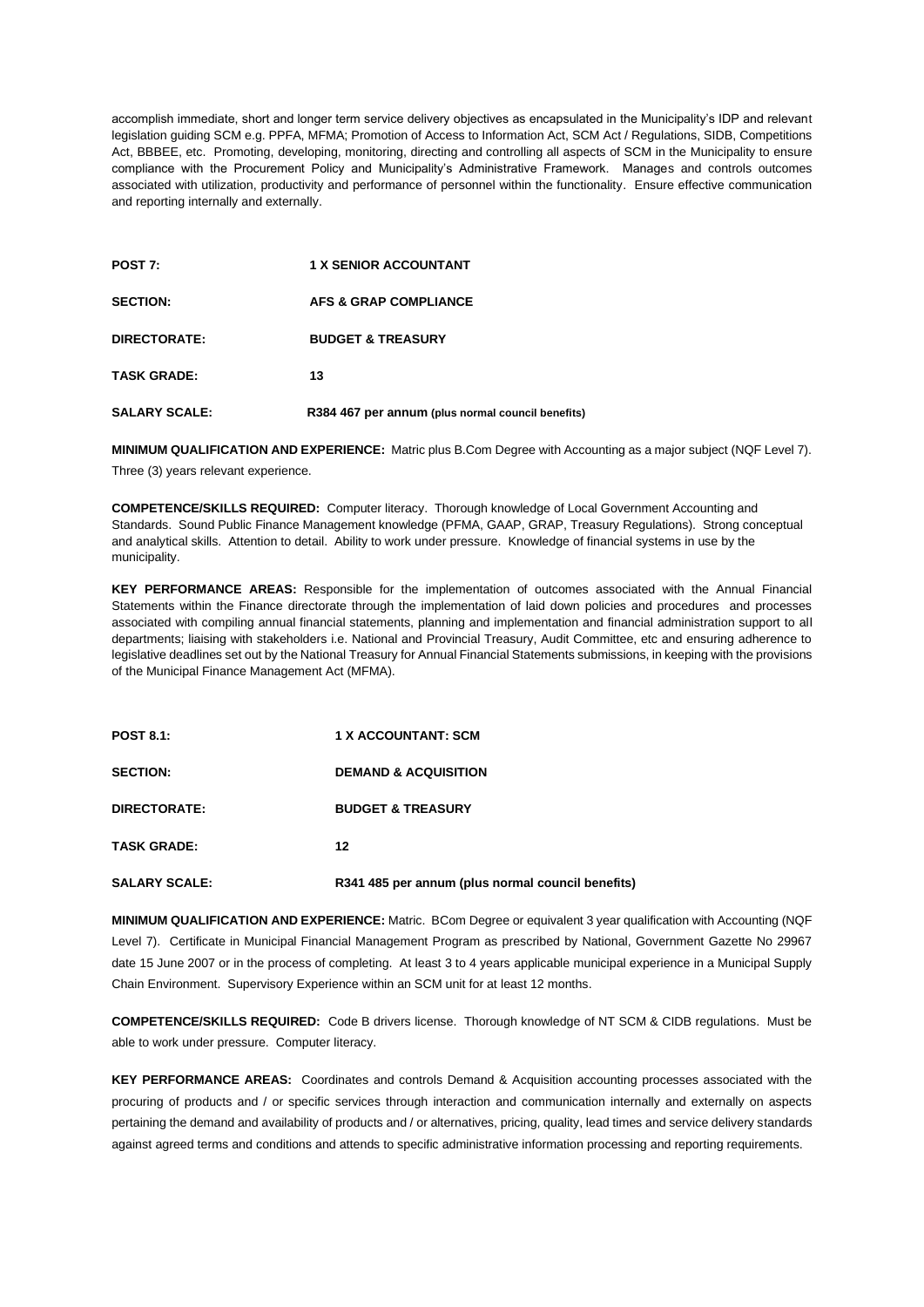| <b>POST 8.2:</b>     | 1 X ACCOUNTANT: CREDIT CONTROL & RATES            |
|----------------------|---------------------------------------------------|
| <b>SECTION:</b>      | <b>REVENUE &amp; RECEIVABLES</b>                  |
| DIRECTORATE:         | <b>BUDGET &amp; TREASURY</b>                      |
| <b>TASK GRADE:</b>   | 12                                                |
| <b>SALARY SCALE:</b> | R341 485 per annum (plus normal council benefits) |

**MINIMUM QUALIFICATION AND EXPERIENCE**: Matric. BCom Degree or equivalent 3year qualification with Accounting (NQF Level 7). Certificate in Municipal Financial Management Program as prescribed by National Treasury, Government Gazette No 29967 dated 15 June 2007 or in the process of completing. At least 3 to 4 years applicable municipal experience in a Revenue Management Environment. Supervisory experience within a Revenue unit for at least 12 months.

**COMPETENCE/SKILLS REQUIRED:** Code B driver's license.The content of the job design argues for professional application of legislative and council requirements and the ability to interpret financial reports.

**KEY PERFORMANCE AREAS:** Coordinates and controls the key performance areas and results indicators associated with the Revenue Section (credit control, rates & indigent) through the application of accounting procedures in terms of Council's Credit control policy by attending to the verification, reporting, processing and reconciliation of accounts recievable transactions to support analysis, identification and recovery overdue accounts. Guiding and developing personnel on the processing sequences and attending to specific administrative processes associated with payments and correspondences in order that monies owed to the municipality is collected to ensure economic viability.

| <b>POST 8.3:</b>     | <b>1 X ACCOUNTANT: BILLING</b>                    |
|----------------------|---------------------------------------------------|
| <b>SECTION:</b>      | <b>REVENUE &amp; RECEIVABLES</b>                  |
| DIRECTORATE:         | <b>BUDGET &amp; TREASURY</b>                      |
| <b>TASK GRADE:</b>   | 12                                                |
| <b>SALARY SCALE:</b> | R341 485 per annum (plus normal council benefits) |

**MINIMUM QUALIFICATION AND EXPERIENCE**: Matric. BCom Degree or equivalent 3year qualification with Accounting (NQF Level 7). Certificate in Municipal Financial Management Program as prescribed by National Treasury, Government Gazette No 29967 dated 15 June 2007 or in the process of completing. At least 3 to 4 years applicable municipal experience in a Revenue Management Environment. Supervisory experience within a Revenue unit for at least 12 months.

**COMPETENCE/SKILLS REQUIRED:** Code B driver's license.The content of the job design argues for professional application of legislative and council requirements and the ability to interpret financial reports.

**KEY PERFORMANCE AREAS:** Coordinates the key performance areas and result indicators associated with Billing Section through monitoring financial controls, the accuracy of information / statistics associated with verification and control of the income related processes, reconciling processed totals to input. Verifying transfer of income generated from the Biling system to General Ledger and implementing decisions pertaining to tariffs, ad guiding and developing personnel on the processing sequences and attending to specific administrative processes.

| POST 9:            | <b>1 X LAND &amp; ESTATE OFFICER</b>             |
|--------------------|--------------------------------------------------|
| <b>SECTION:</b>    | <b>PROPERTY &amp; ESTATES</b>                    |
| DIRECTORATE:       | <b>LOCAL ECONOMIC DEVELOPMENT &amp; PLANNING</b> |
| <b>TASK GRADE:</b> | 11                                               |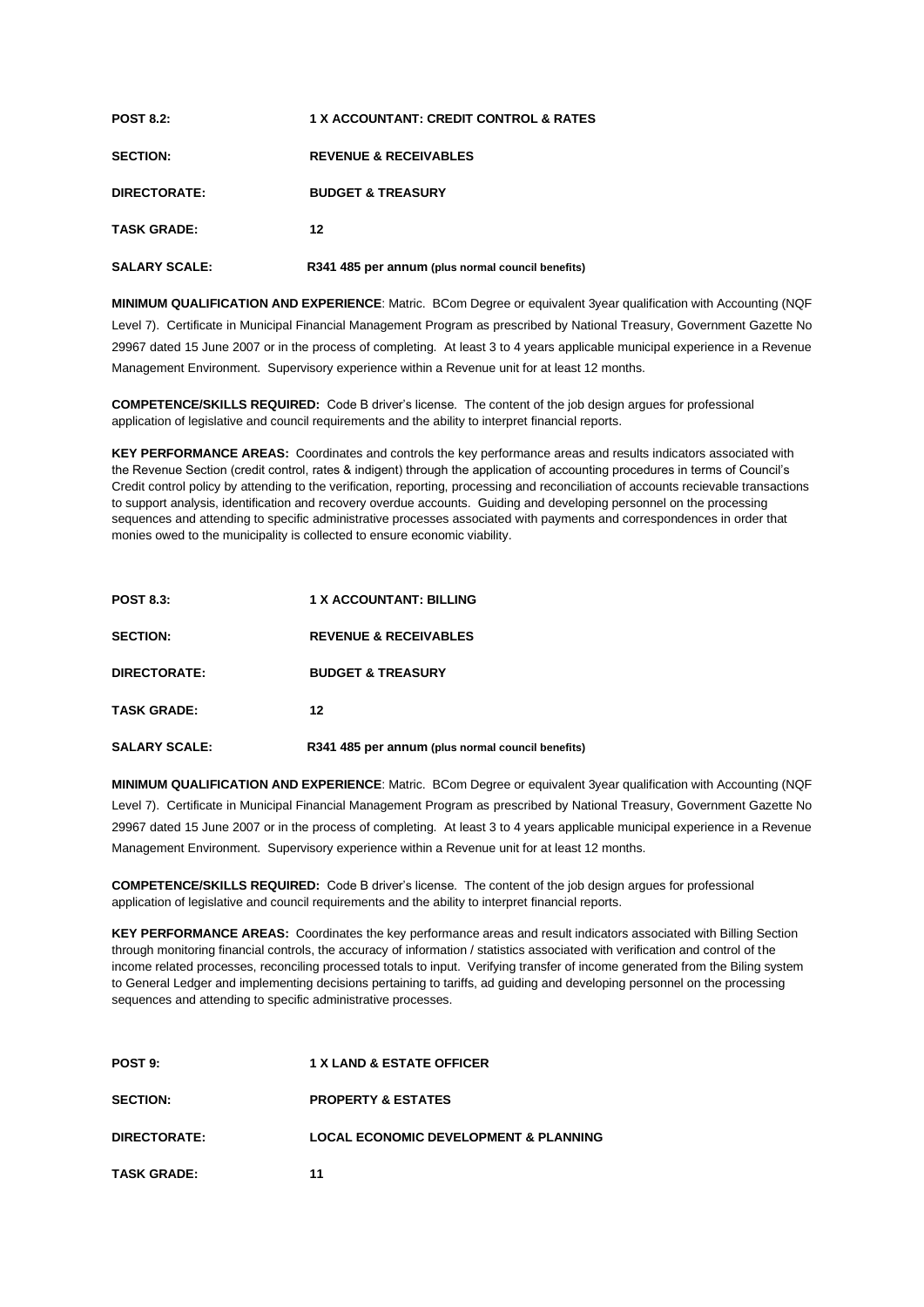#### **SALARY SCALE: R289 252 per annum (plus normal council benefits)**

**MINIMUM QUALIFICATION AND EXPERIENCE:** Matric plus Bachelor's Degree in Property Management or equivalent tertiary qualification. Two (2) years' work experience in a municipal property management environment or three (3) years in the private property sector management environment.

**COMPETENCE/SKILLS REQUIRED:** Valid driver's license. Computer Literate and must be able to speak two (2) of the official languages in Makana.

**KEY PERFORMANCE AREAS:** Ensure legal compliance with municipal property related transactions inclusive of leases, land disposals and land acquisitions. Drafting land sale agreements, liaise with lawyers on transfer of land, preparation of reports, managing and controlling lease register, liaise with sector departments on land claims, develop plans and frameworks for land disposal and acquisitions. Co-ordination of maintenance plans with infrastructure department and health and safety department.

| <b>POST 10.1:</b>    | 1 X LIBRARIAN                                     |
|----------------------|---------------------------------------------------|
| <b>SECTION:</b>      | <b>EXT 9 MODULAR LIBRARY</b>                      |
| DIRECTORATE:         | <b>PUBLIC SAFETY &amp; COMMUNITY SERVICES</b>     |
| <b>TASK GRADE:</b>   | 11                                                |
| <b>SALARY SCALE:</b> | R289 252 per annum (plus normal council benefits) |

**MINIMUM QUALIFICATION AND EXPERIENCE:** Matric plus a Degree / Diploma in Library and Information Science.Three **(**3) Years relevant experience

**COMPETENCE/SKILLS REQUIRED:** Computer Literacy. A wide reading background and knowledge of literature in general. Love of children

**KEY PERFORMANCE AREAS:** Supervising of library staff. Establishing user needs. Selection and cataloguing of library material. Organising of outreach programmes. Keeping record of services rendered and reporting monthly. Setting up displays and awareness programmes inside the library.

| <b>POST 10.2:</b>    | <b>1 X LIBRARIAN</b>                              |
|----------------------|---------------------------------------------------|
| <b>SECTION:</b>      | <b>CHILDREN'S LIBRARY</b>                         |
| <b>DEPARTMENT:</b>   | <b>HILL STREET LIBRARY</b>                        |
| DIRECTORATE:         | <b>PUBLIC SAFETY &amp; COMMUNITY SERVICES</b>     |
| <b>TASK GRADE:</b>   | 11                                                |
| <b>SALARY SCALE:</b> | R289 252 per annum (plus normal council benefits) |

**MINIMUM QUALIFICATION AND EXPERIENCE:** Matric plus Degree / Diploma in Library and Information Science. Three (3) years relevant experience

**COMPETENCE/SKILLS REQUIRED:**, Computer Literacy, A wide reading background and knowledge of literature in general.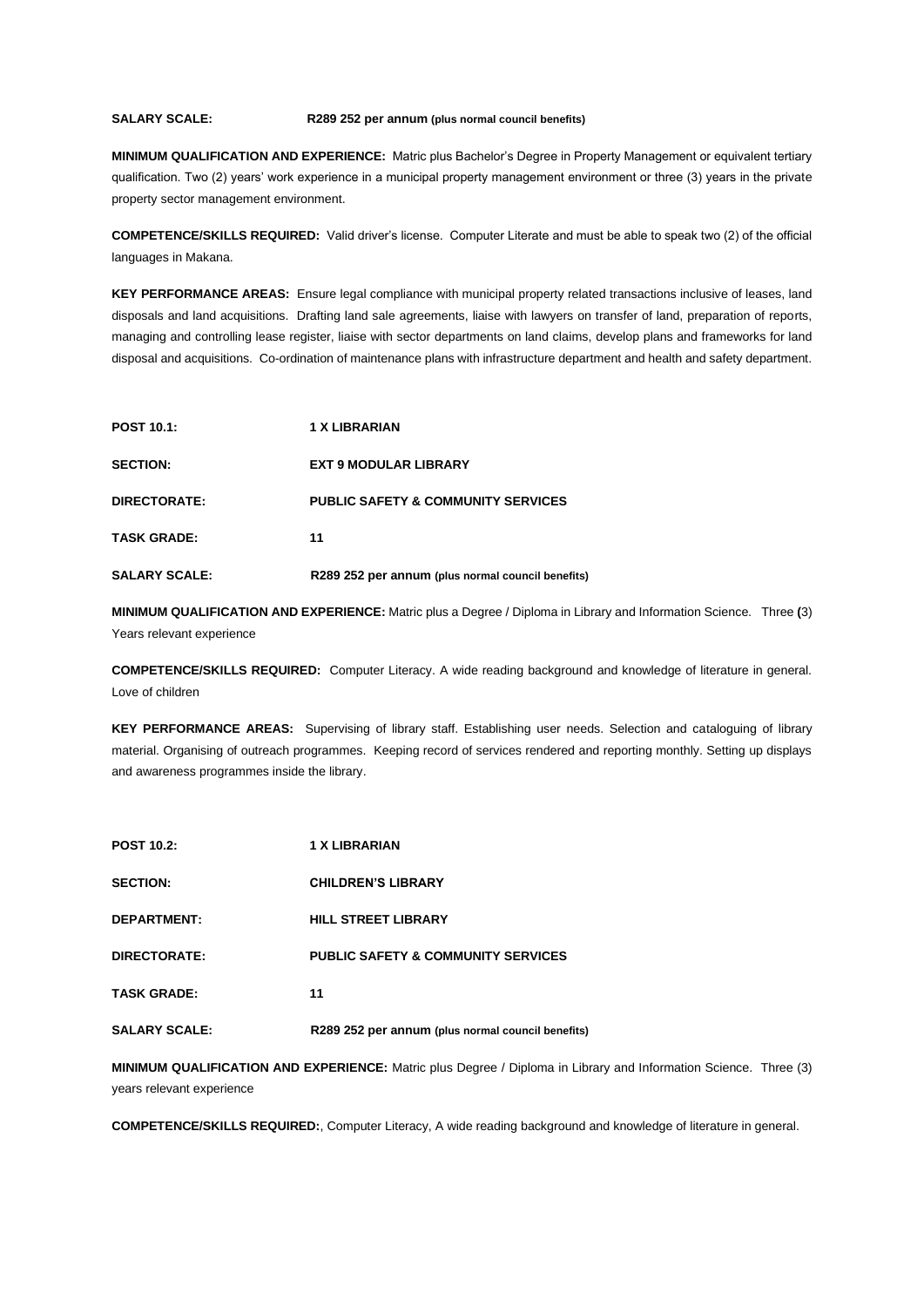**KEY PERFORMANCE AREAS:** Supervising of library staff. Establishing user needs. Selection and Cataloguing of library material. Organising of outreach programmes. Keeping record of services rendered and reporting monthly, Setting up displays and awareness programmes inside the library.

| <b>POST 10.3:</b>    | <b>1 X LIBRARIAN</b>                              |
|----------------------|---------------------------------------------------|
| <b>SECTION:</b>      | <b>ADULT LIBRARY</b>                              |
| <b>DEPARTMENT:</b>   | <b>LIBRARY</b>                                    |
| DIRECTORATE:         | <b>PUBLIC SAFETY &amp; COMMUNITY SERVICES</b>     |
| <b>TASK GRADE:</b>   | 11                                                |
| <b>SALARY SCALE:</b> | R289 252 per annum (plus normal council benefits) |

**MINIMUM QUALIFICATION AND EXPERIENCE:** Matric plus Degree / Diploma in Library and Information Science, computer literacy. Three (3) years relevant experience,

**COMPETENCE / SKILLS REQUIRED:** A wide reading background and knowledge of literature in general

**KEY PERFORMANCE AREAS:** Supervising of library staff. Establishing user needs. Selection and Cataloguing of library material. Organising of outreach programmes. Keeping record of services rendered and reporting monthly, Setting up displays and awareness programmes inside the library.

| <b>POST 11:</b>      | <b>2 X LICENSING CLERK</b>                        |
|----------------------|---------------------------------------------------|
| <b>DEPARTMENT:</b>   | <b>TRAFFIC</b>                                    |
| DIRECTORATE:         | <b>COMMUNITY AND SOCIAL SERVICES</b>              |
| <b>TASK GRADE:</b>   | 5                                                 |
| <b>SALARY SCALE:</b> | R120 890 per annum (plus normal council benefits) |

**MINIMUM QUALIFICATION AND EXPERIENCE:** Matric. One (1) year relevant experience preferably in a licensing and registration environment. Have knowledge of the National Road Traffic Act, Act 93/1996.

**COMPETENCE/SKILLS REQUIRED:** Must be bilingual and computer literate

**KEY PERFORMANCE AREAS:** Co-ordinate application of driving license. Replacement of foreign driving licence. Filling of related documents. Perform cashier duties. Introduction of deregistered vehicles on Natis. Serve public in issuing of licensing and registration of motor vehicles. Perform any other lawful duties as instructed by the Supervisor.

**NOTE:** All applications must be made on the Official Application form that can be downloaded on our website [www.makana.gov.za](http://www.makana.gov.za/) accompanied by a comprehensive CV together with certified copies of Identity document, qualifications, driver's licence where required and other documents. Failure to comply with the above will result in disqualifying your application. Canvassing of Councillors and Officials will automatically disqualify any application. First preference will be given to internal and local municipal applicants who meet the inherent requirements of the job. All applications may be posted to The HR Manager, Makana Municipality PO Box 176, MAKHANDA, 6139 OR hand-delivered to, 86 High Street, City Hall, MAKHANDA.